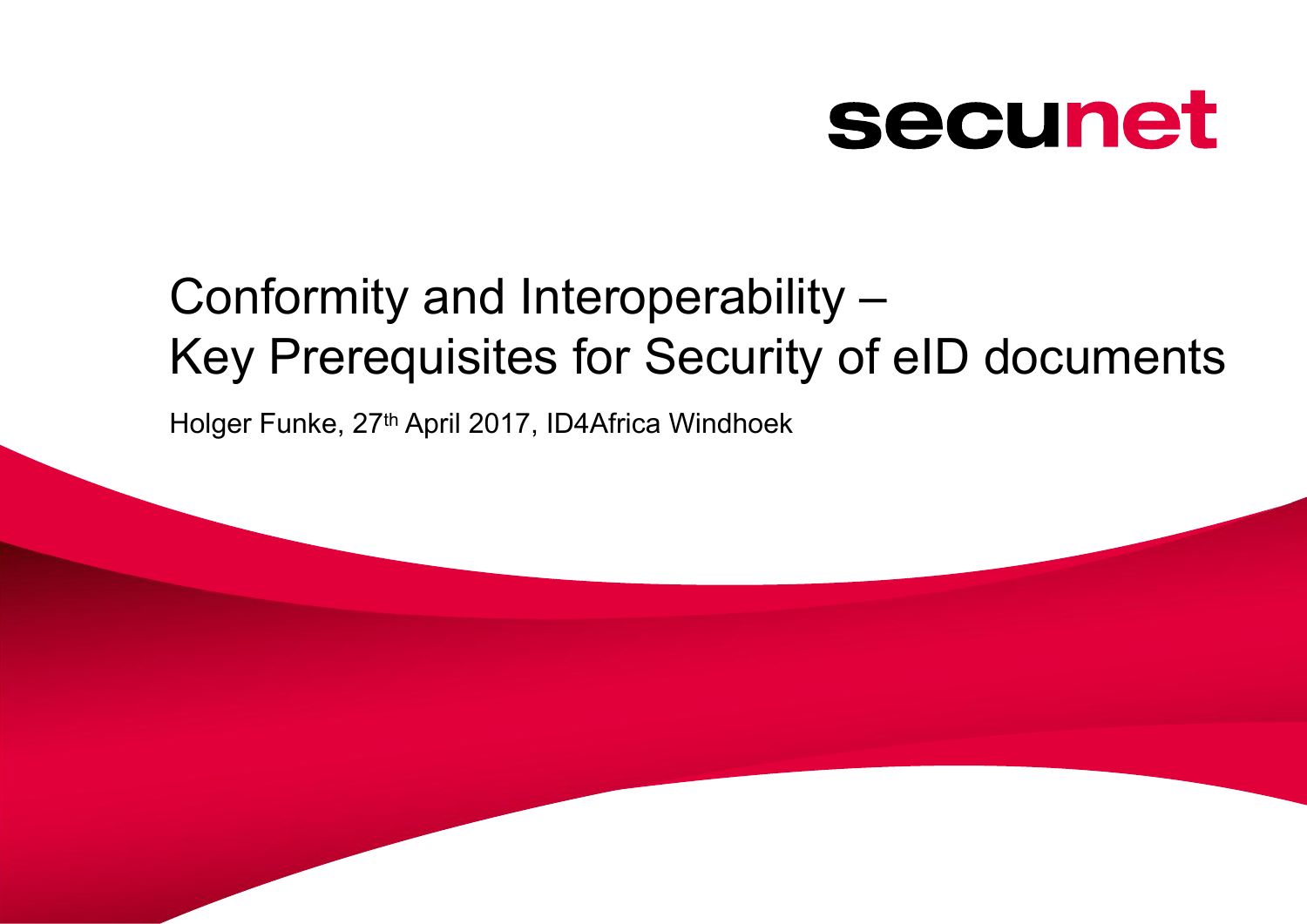- **1. About secunet Security Networks AG**
- 2. Timeline of interoperability for eID documents
- 3. Requirements and technical guidelines
- 4. Interoperability as a result of conformity
- 5. Conclusion

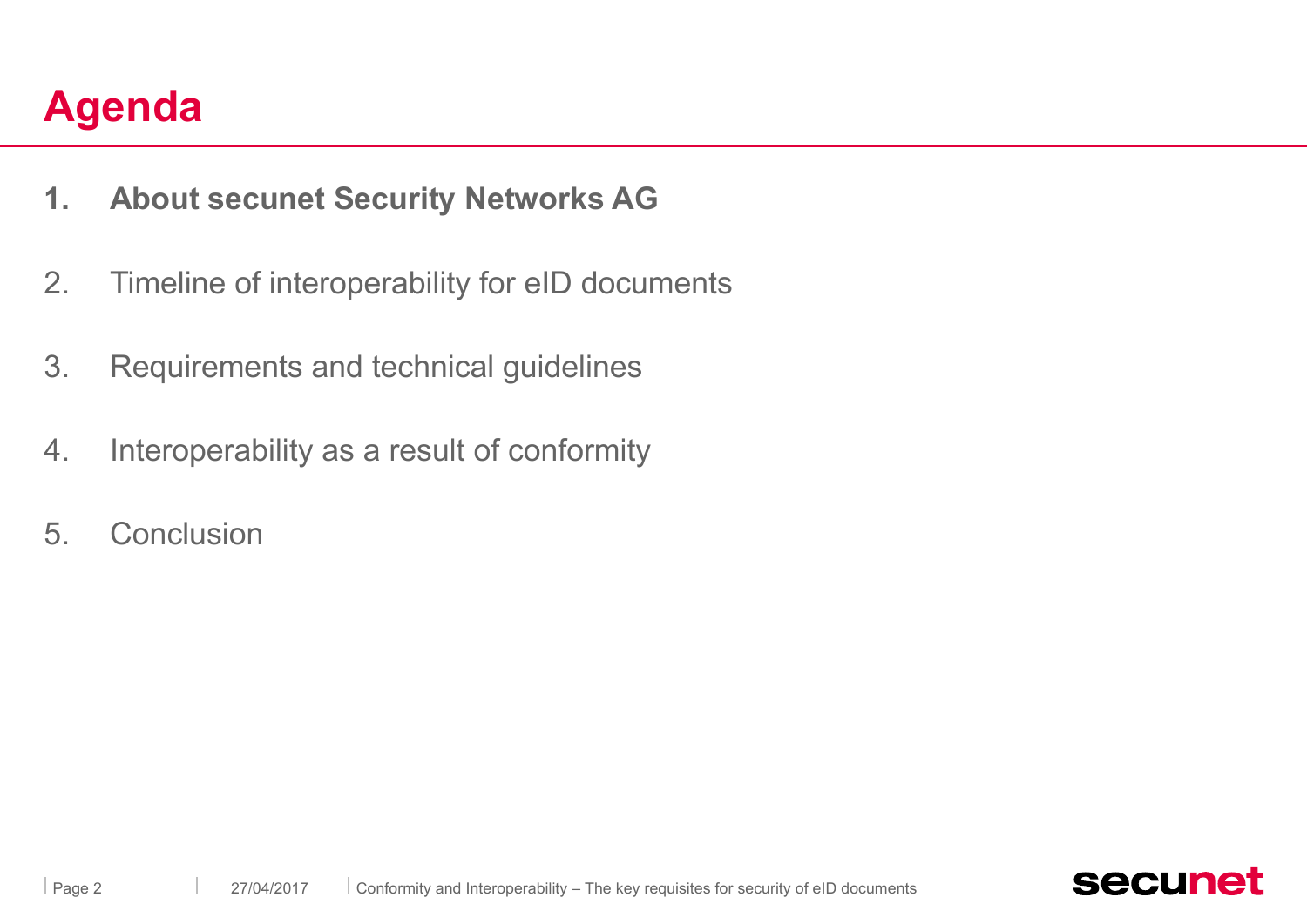### **Facts & figures**

**S ecunet**<u>(၇</u> **ecuyNetworksG**

- n 1 column layout for heavy text content content at each content of the state of the state of the state of the state of the state of the state of the state of the state of the state of the state of the state of the state o Layout without bottom line **A** corporate culture
	- ten sites in Germany **+** More than 430 employees at
	- Founded in 1997
	- **+** Listed as prime standard on
	- + Largest shareholder (79%): Giesecke & Devrient GmbH
	- 2016 turnover: € 115.7m, 2016 EBIT: € 13.7m.\* (\*preliminary results)

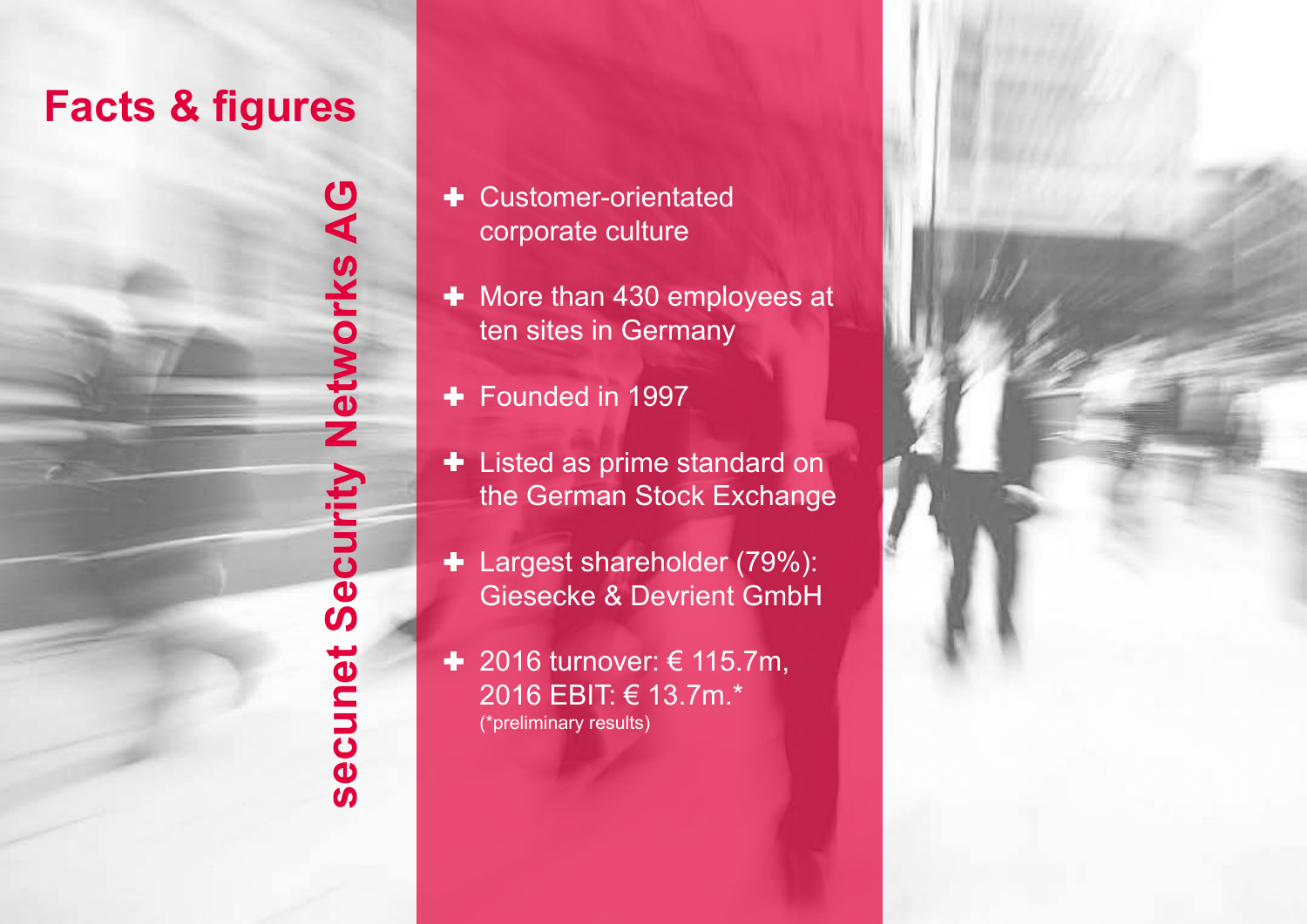### **secunet stands for**

#### **Trust**

- IT security partner of the Federal Republic of Germany
- In-depth customer understanding
- n Protection of confidential customer data and infrastructures
- n Partner of the Alliance for Cyber Security

#### **Experience**

- Almost 20 years in the market
- Outstanding expert knowledge and understanding of cryptographic processes
- Long-term customer relationships
- n National and international project references



**Premium IT Security Made in Germany**



#### **Internationalism**

- Highest EU and NATO approvals
- Collaboration in international committees
- International project awards

#### **Innovation**

- $\blacksquare$  Forward-looking, wide-ranging developments for complex tasks
- $\blacksquare$  Tailored security through customised solutions
- Broad product and consultation portfolio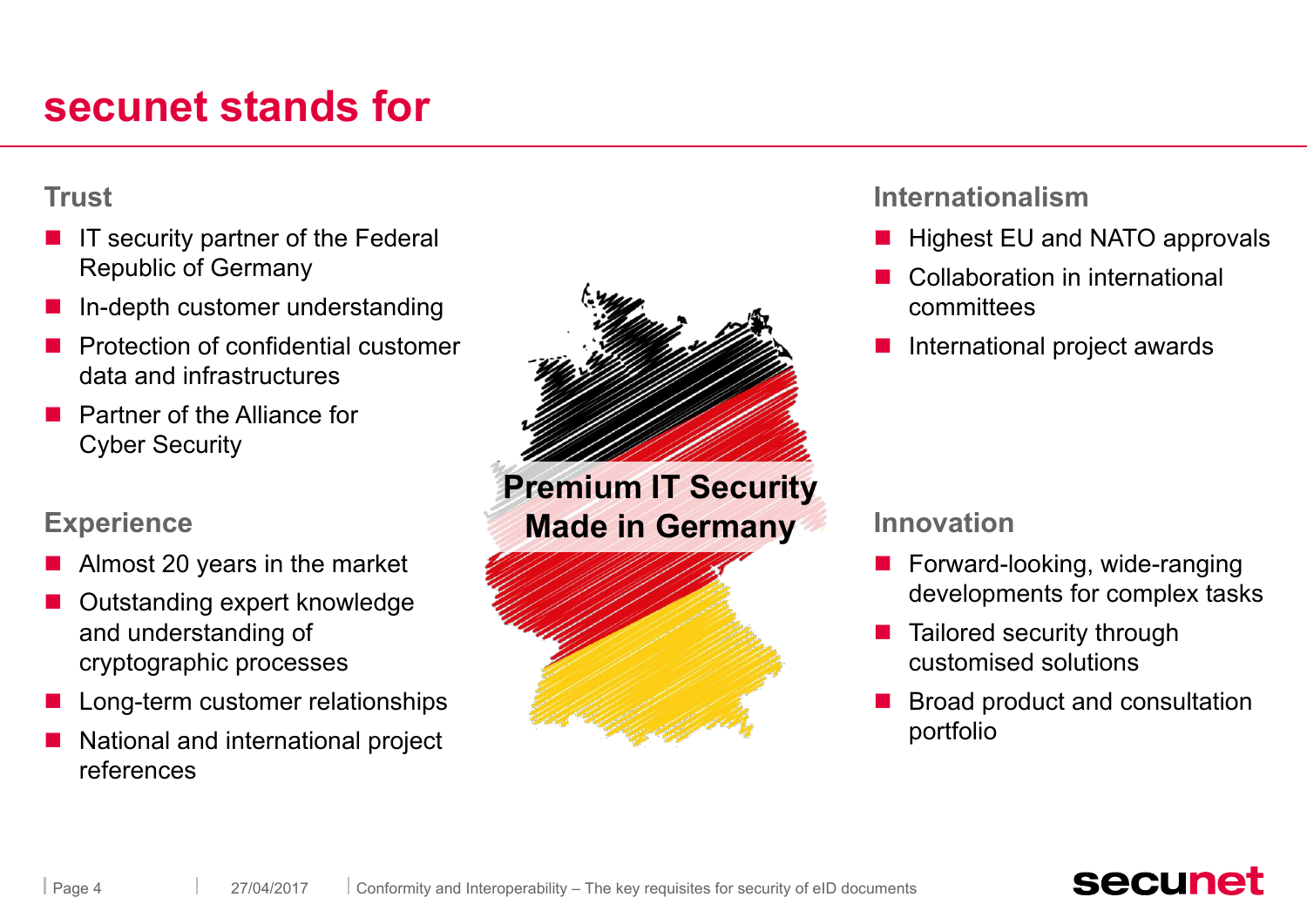### **Business Unit Homeland Security Facts**



In order to protect our society from terrorism and crime, the unique identification of persons must be ensured. Security authorities must be able to securely exchange sensitive data over the Internet.

#### **secunet's role**

- n Protecting the communication of security authorities
- Secure solutions for the enrolment and processing of biometric data
- Conformity testing solutions for eID documents and readers
- Mobile, stationary and automated border control systems
- Solutions for the electronic processing of classified documents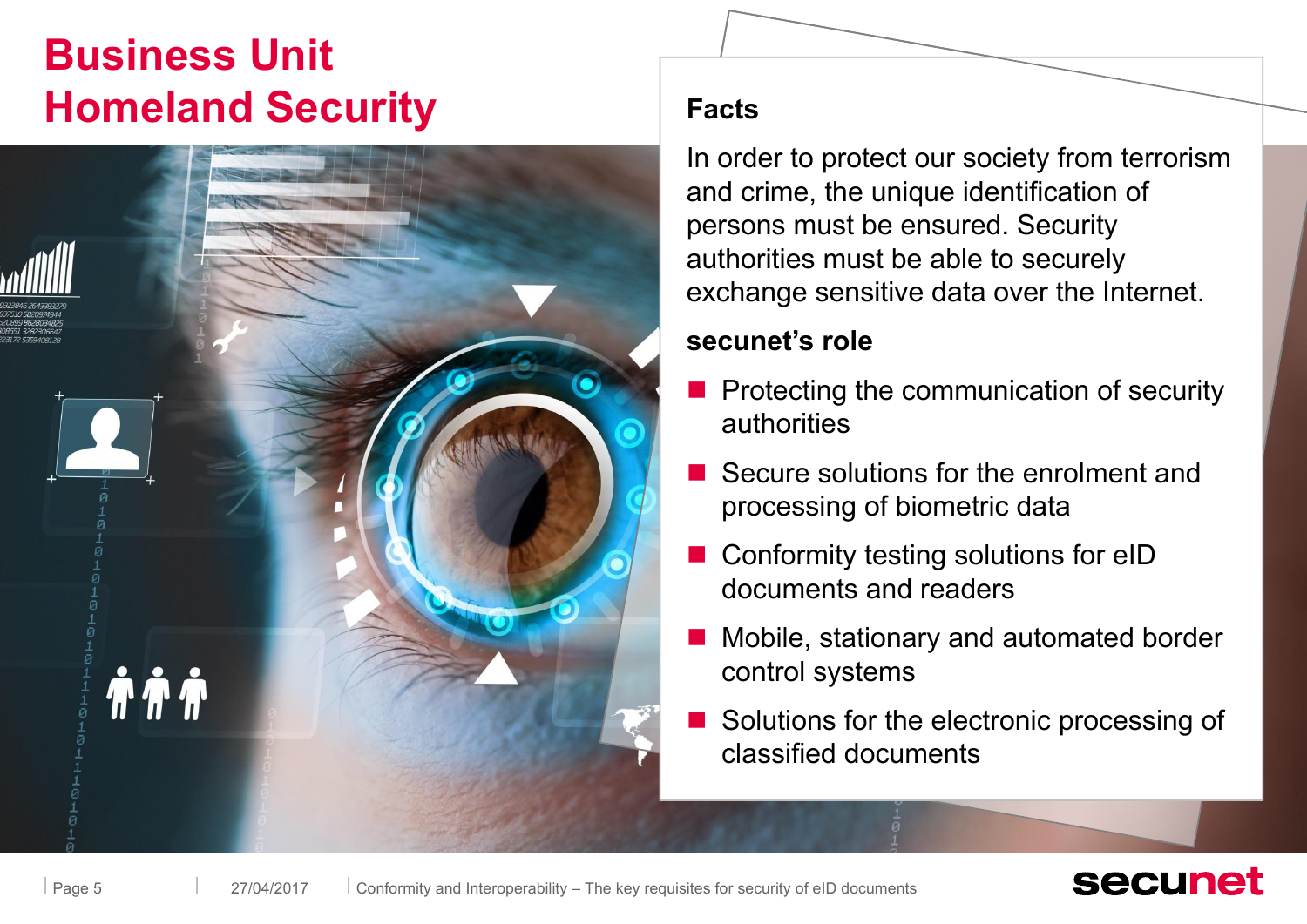- 1. About secunet Security Networks AG
- **2. Timeline of interoperability for eID documents**
- 3. Requirements and technical guidelines
- 4. Interoperability as a result of conformity
- 5. Conclusion

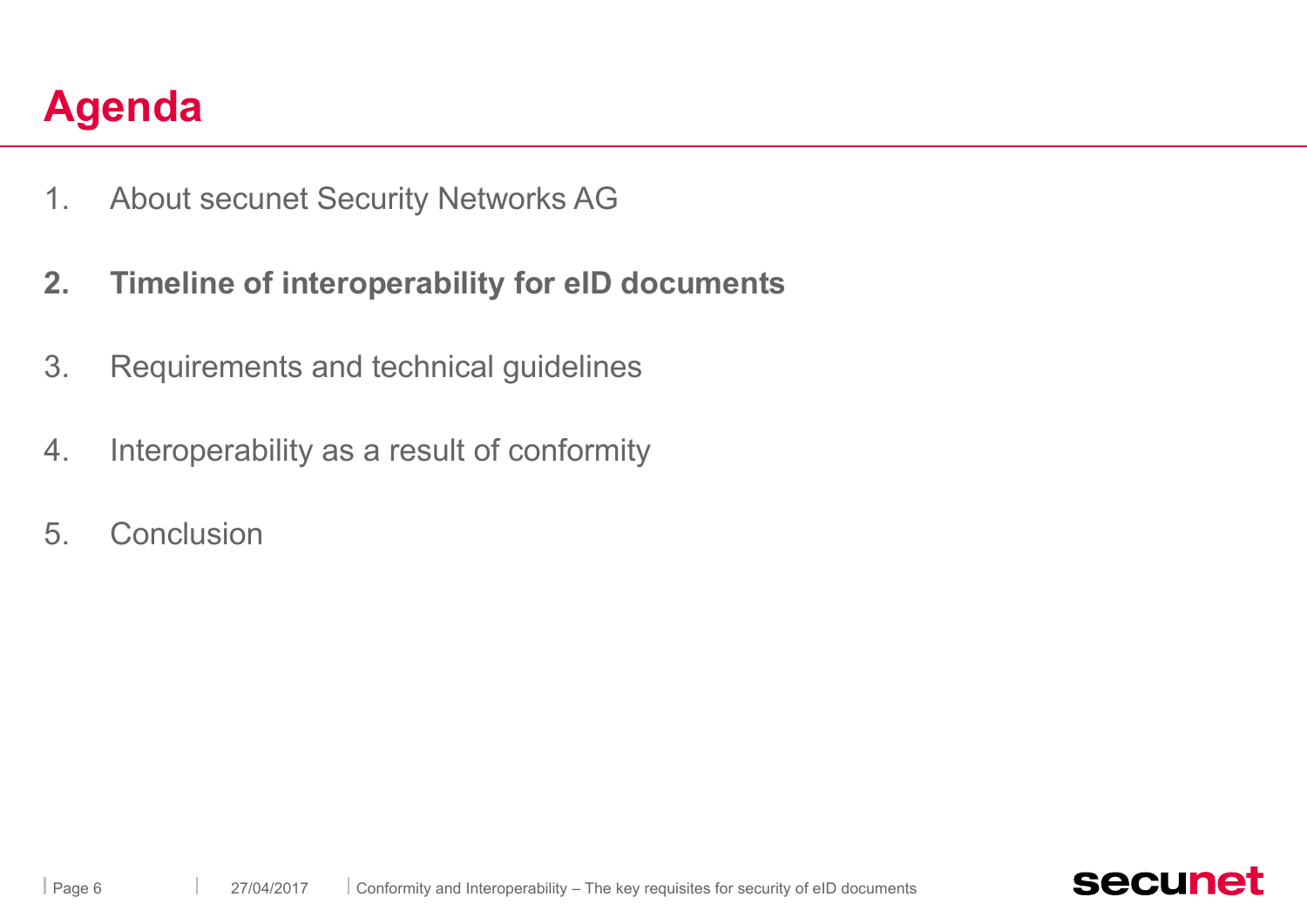### **Some basics regarding ePassports**

- An electronic passport contains a chip with encrypted biographic and biometric data of the holder and also cryptographic information
- An integrated chip increases the security of the document
- n The "International Civil Aviation Organization" (ICAO) sets and manages the framework for issuing and managing passports (e.g. Doc 9303)
- Additional specifications for datapage, physical security features, background systems...
- n Chip can be separated in several layers according to ISO / OSI layer model:

Layer 7: Data, Logical Data Structure (LDS)

Layer 6: Protocols and Cryptography

Layer 4: Transport (Transmission protocol)

Layer 3: Network (Initialisation protocol)

Layer 2: Link (Hardware)

Layer 1: Pysical (Hardware)

Focus in this presentation

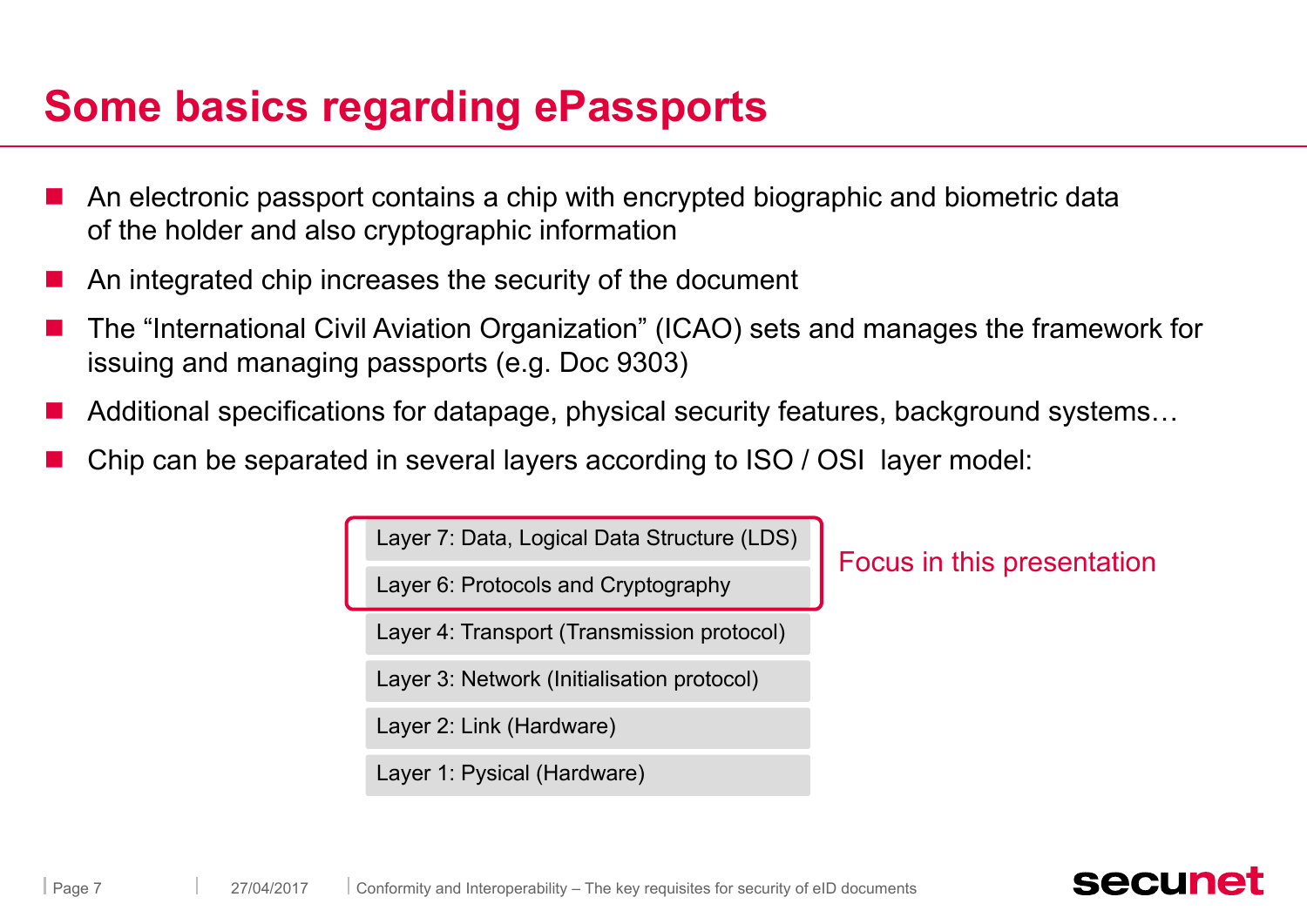### **Which information can be stored in an ePassport?**

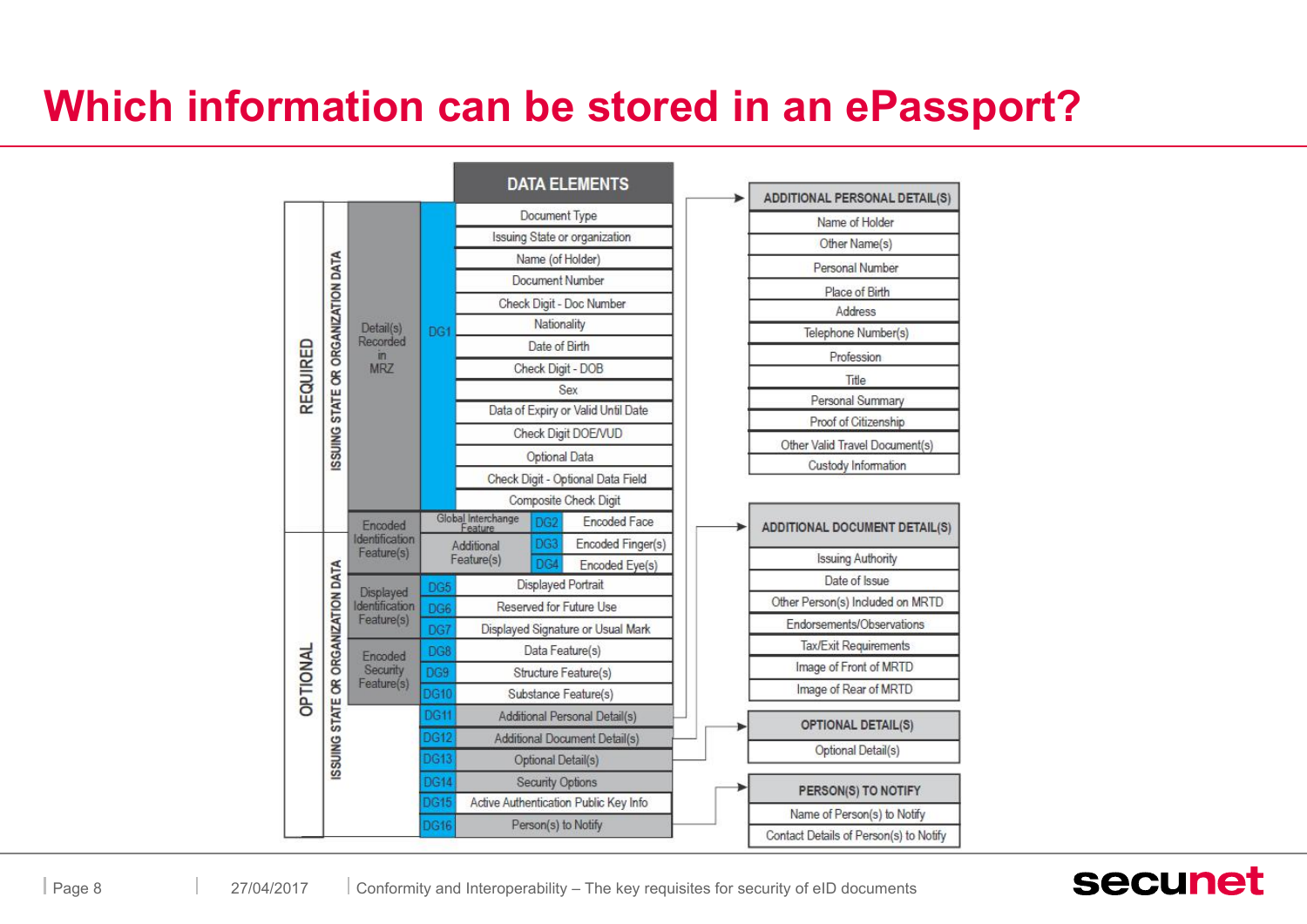### **Milestones of eID documents (chip)**

| Basic Access Control (BAC)<br>>> Facial Image<br>Passive Authentication (PA)<br>>> N-PKD for CSCA certs |                                                                                              | PACE as a supplement for BAC<br>>> Better entropy of keys<br>Better protection against<br>>> Skimming<br>Eavesdropping<br>$\geq$                                                                                                        |                                                                                  | Mobile ID<br>>> Deviated ID<br><b>Mobile Phone</b><br>$\rightarrow$                                                                                                               |
|---------------------------------------------------------------------------------------------------------|----------------------------------------------------------------------------------------------|-----------------------------------------------------------------------------------------------------------------------------------------------------------------------------------------------------------------------------------------|----------------------------------------------------------------------------------|-----------------------------------------------------------------------------------------------------------------------------------------------------------------------------------|
| $\bullet$ 2005                                                                                          | 2008                                                                                         | $\bullet$ 2015                                                                                                                                                                                                                          | $\bullet$ 2017                                                                   | 201?<br>$\bullet$                                                                                                                                                                 |
|                                                                                                         | >> Fingerprints<br>read fingerprints<br>$\rightarrow$<br>and chip<br>$\mathcal{P}$<br>$\sum$ | <b>Extended Access Control (EAC)</b><br>Bi-lateral agreements between countries to<br>>> Public Key Infrastructure (CVCA certs)<br>Mutual authentication between reader<br><b>Terminal Authentication</b><br><b>Chip Authentication</b> | eIDAS<br>a and<br>(RI)<br>>> Enhanced Role<br><b>LDS 2.0</b><br>$\sum$<br>$\sum$ | >> Restricted Identification<br><b>Authentication (ERA)</b><br>>> Pseudonymous Signatures<br>$\sum$ Entry / exit stamps<br><b>Electronic Visa</b><br><b>Additional biometrics</b> |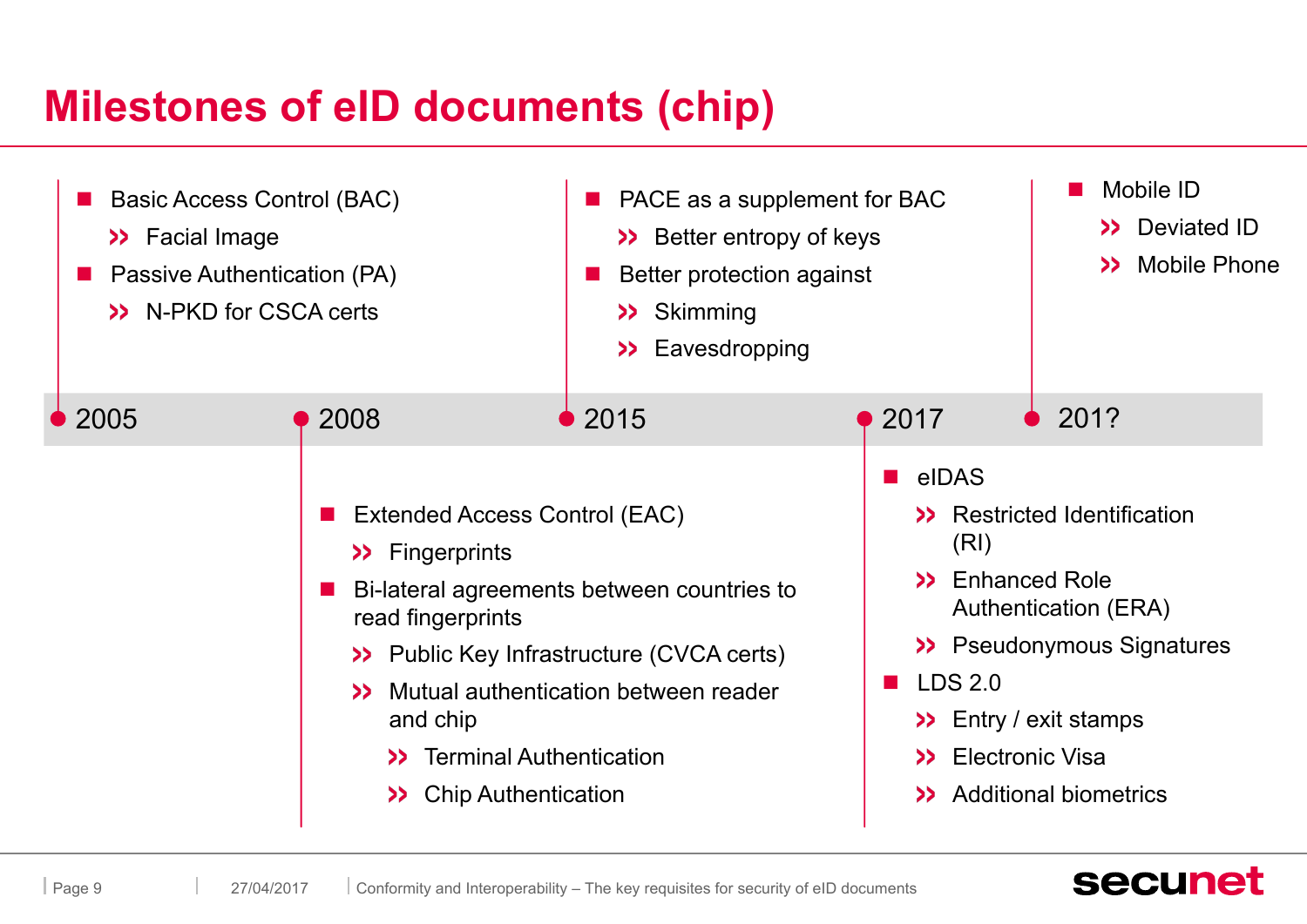### **Complexity of eID protocols**

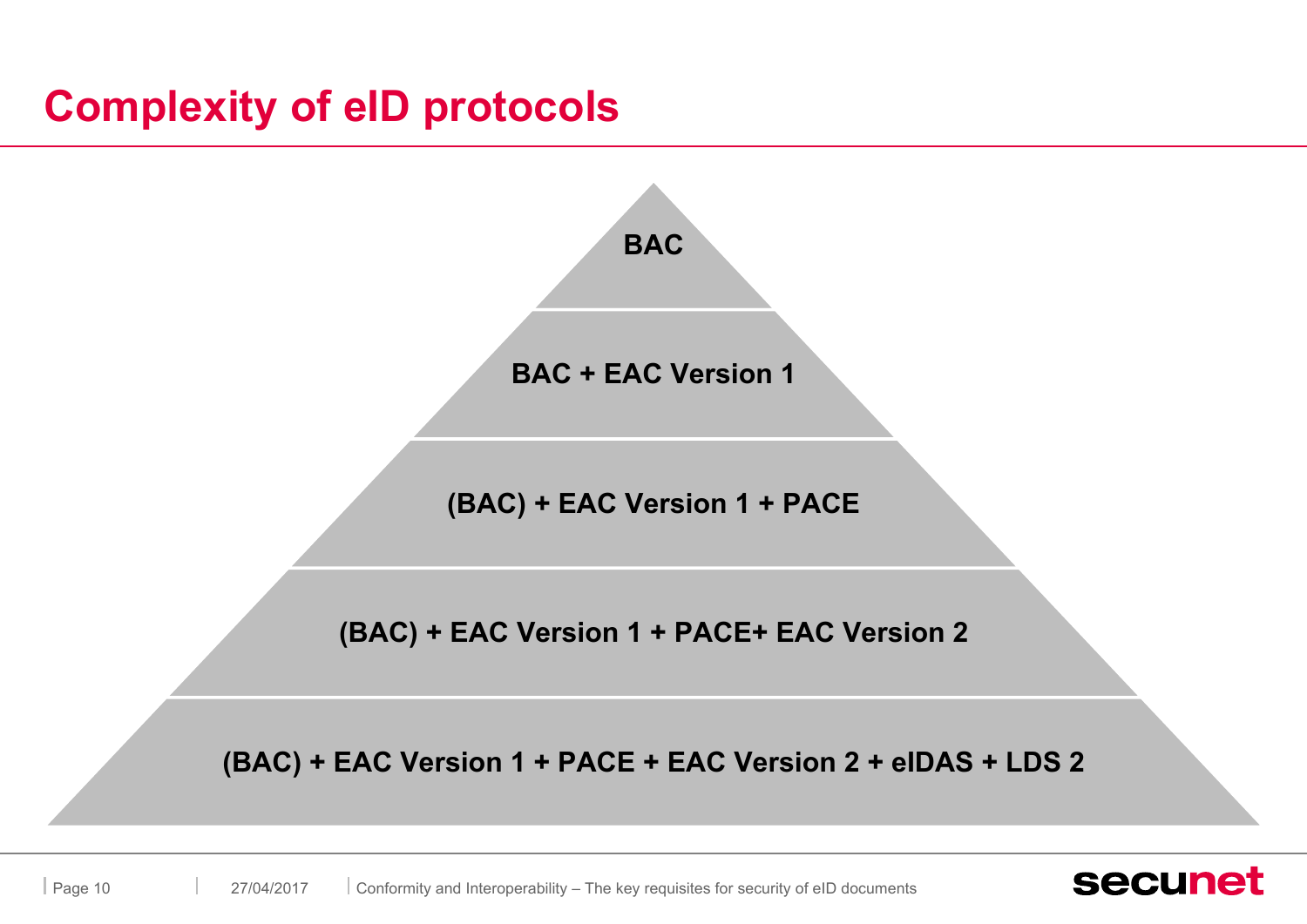- 1. About secunet Security Networks AG
- 2. Timeline of interoperability for eID documents
- **3. Requirements and technical guidelines**
- 4. Interoperability as a result of conformity
- 5. Conclusion

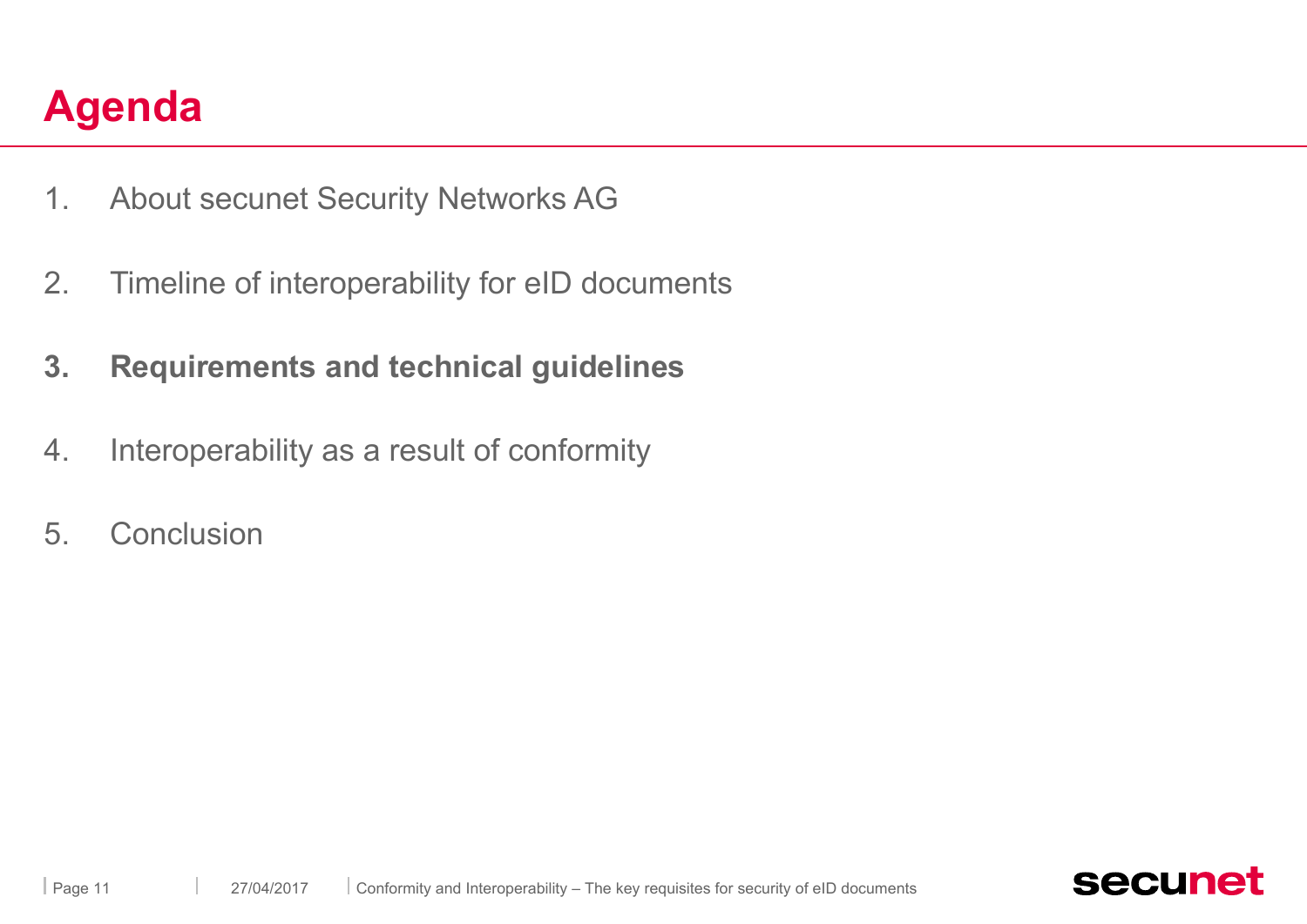### **Test Specifications to assure Interoperability**

ePassports and inspection systems must be conform to the following test specifications:

- n BSI TR-03105
	- >> Part 3.2 eMRTD with EACv1
	- **>> Part 3.3 eMRTD with FACv2**
	- $\triangleright$  (Part 3.4 eSign for ID card)
- n BSI TR-03105
	- **>>** Part 5.1 Inspection systems with EACv1
	- **>> Part 5.2 Reader with FACv2**
	- (Part 5.3 Terminal software for ID card reader)
- **n** ICAO Technical Guidelines
	- **33** Part 3: eMRTD with FACv1 and PACF
	- >> Part 4: Inspection systems with EACv1 and PACE



**Federal Office** for Information Security



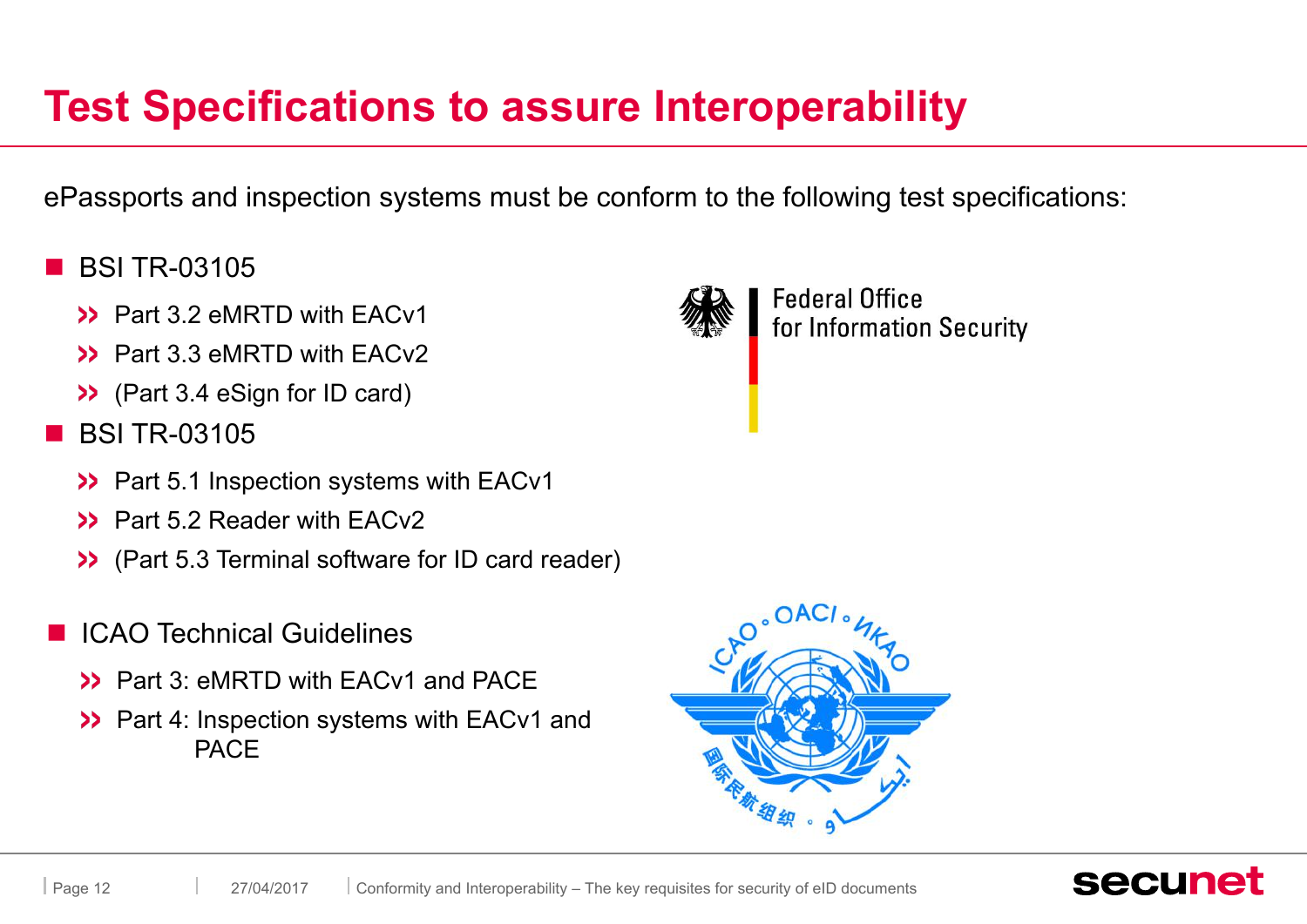### **Structure of Test Specifications**

#### **Components of Test Specification <b>Structure of Test Case**

- Description of general test requirements  $\|\cdot\|$
- Test setup / Testing environment
- Definition of suitable test profiles /  $\vert \cdot \vert$ implementation profiles
- Implementation Conformance Statement (ICS)
- Definition of testing or configuration data
- Definition of test cases according to a  $\vert \cdot \vert$ unified data structure
- Each test case should concentrate on a single feature to be tested!

- **Test case ID**: unique identifier for each test case
- **Purpose**: objective of the test case
- **Version**: current version of this test case independent from the test specification
- **Reference**: where is this feature / behaviour specified
- **Preconditions**: setup of test case
- **Test scenario**: description of test case, step by step and corresponding expected result
- **Postconditions**: setdown of test case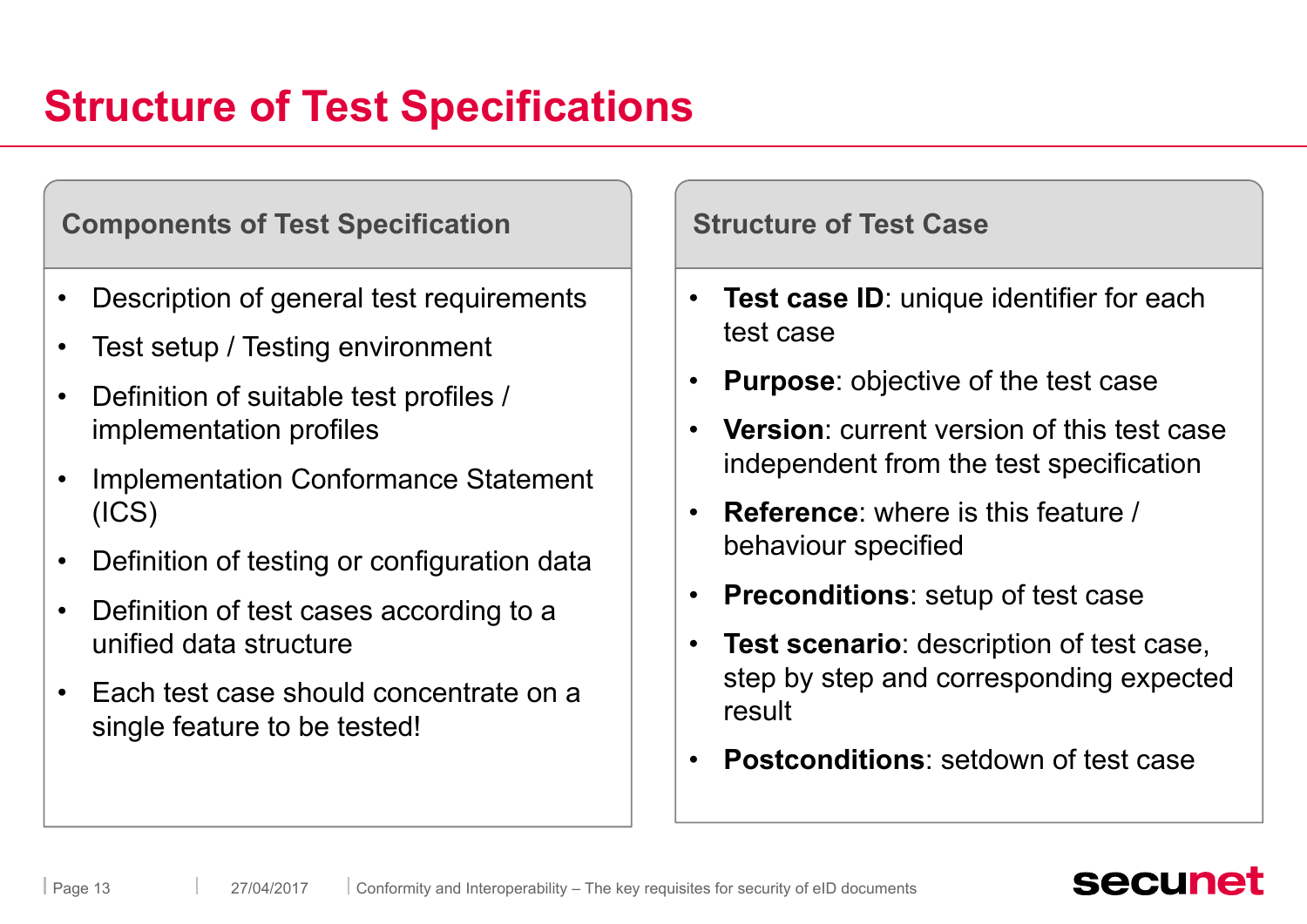### **Official Interoperability Tests**

- Since 2003 interoperability tests for ePassports were performed to assure international interoperability
- Crossover tests in combination with conformity tests  $\overline{\mathbb{R}}$
- Crossover tests:
	- **>>** Every ePassport is tested with every inspection system  $\frac{1}{30}$
- Conformity tests:
	- **Every ePassport is tested against the test specification**



- Benefits of conformity testing:
	- Less efforts (crossover test can only be handled with a low number of devices to test)
	- Every feature of an ePassport or inspection system can be tested separately
	- Detailed failure analysis allows to improve the stability of the whole eMRTD eco system  $\rightarrow$
	- Results help not only to improve the stability of ePassports and inspection systems but also to improve the quality of (test) specifications and test tools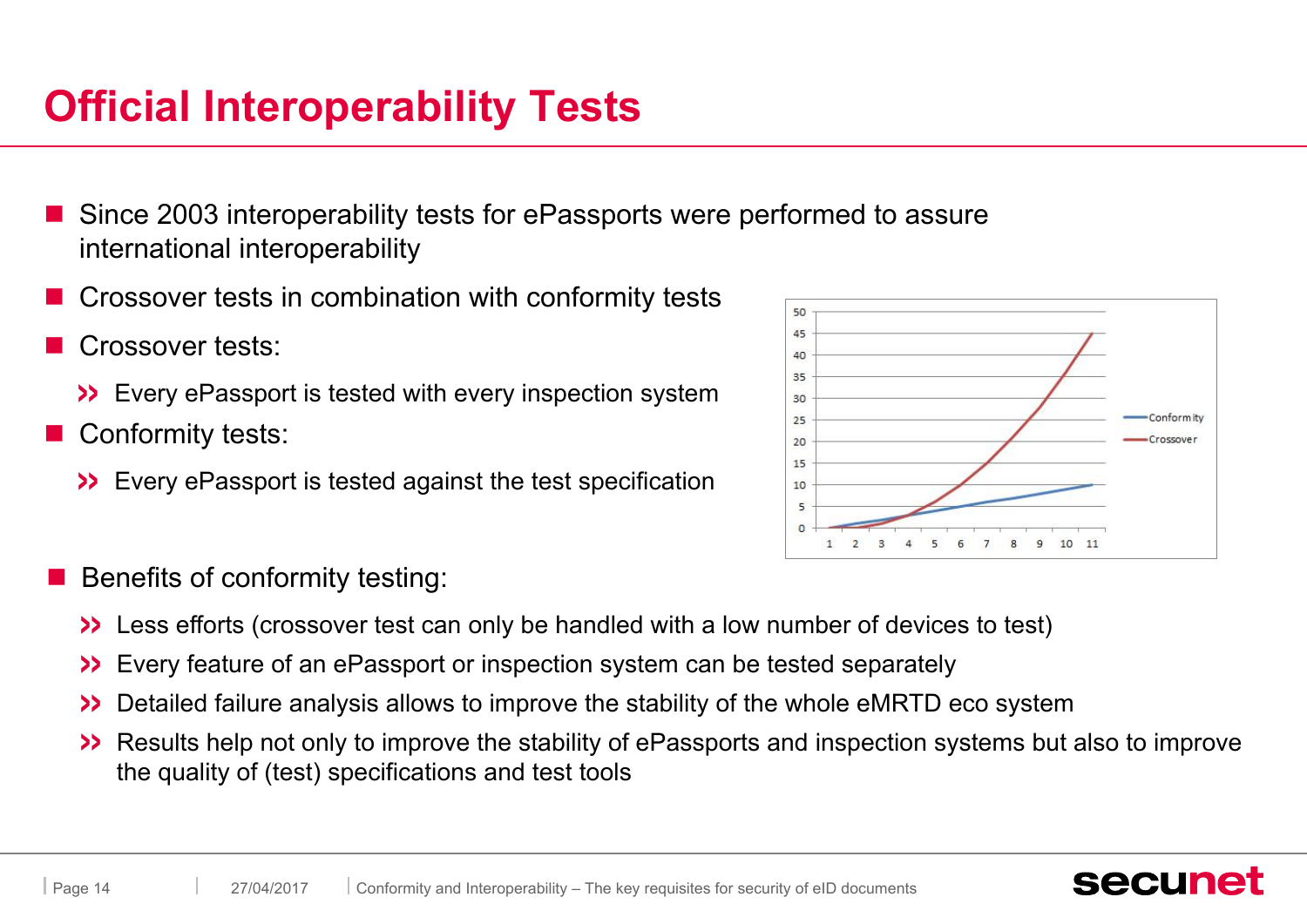### **Results and Experience of last Interoperability Tests**

#### $\blacksquare$  Madrid 2014 (ICAO)

- **>>** Focus on PACE
- Companies and countries took part in the test  $\begin{bmatrix} 1 & 1 \\ 0 & 0 \end{bmatrix}$  $\rightarrow$
- 10 inspection systems, 3 test labs  $\rightarrow$
- 52 completely different ePassports were tested  $\frac{10}{3}$  $\rightarrow$
- Detailed results:  $\mathbf{\Sigma}$

http://blog.protocolbench.org/2014/07/results-sac-interoperability-test-madrid-2014/

- London 2016 (Security Document World)
	- **>> Focus on PACE and PACE-CAM**
	- 17 document provides, 27 ePassports, 12 inspection systems, 2 test labs **19 SEDIM**  $\sum$
	- Inspection system were tested in crossover tests  $\sum$
	- ePassports were additionally tested against subset of ICAO test specification
		- 8502 test cases were performed, 98% passed
	- **>>** Detailed results:

http://blog.protocolbench.org/2016/05/results-emrtd-interoperability-test-2016/

#### n **Next InteropTest: End of September at Joint Research Center (JRC) in Italy organised by the European Commission and performed by JRC with focus on PACE!**



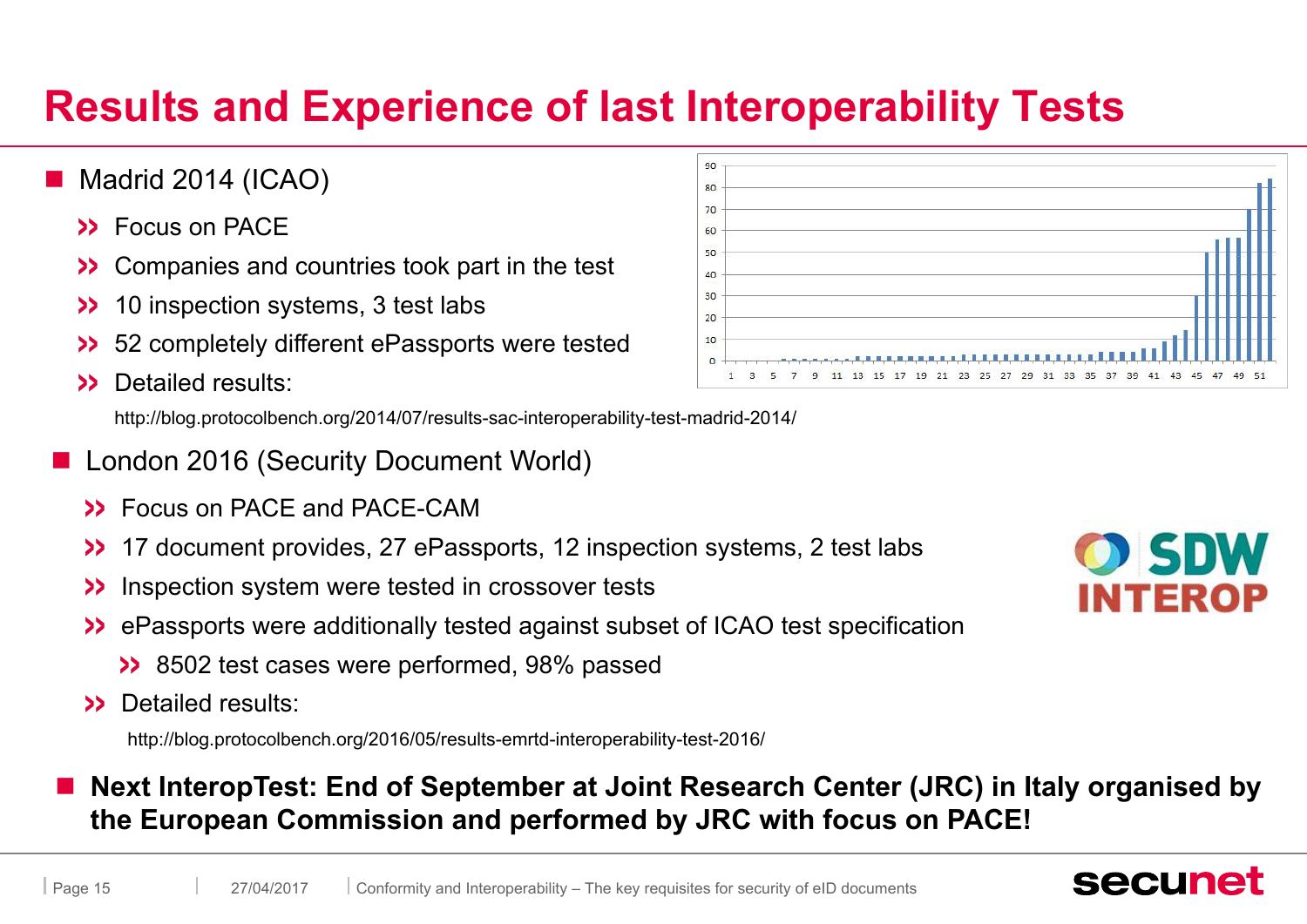### **Check Interoperability with tools automatically**

#### **Golden Reader Tool (GRT)**

- Reference implementation for ePassports with biometric data
- $\blacksquare$  Reads the data stored on the ICAO compliant chip and displays them

#### secunet GRT platinum edition

| <b>GlobalTester (GT)</b>                                                                            |  |
|-----------------------------------------------------------------------------------------------------|--|
| $\blacksquare$ For conformity tests of eID documents<br>and inspection systems                      |  |
| $\blacksquare$ Support of all relevant protocols in context<br>of elD documents (PACE, TA, CA etc.) |  |
| ■ Used at several interoperability tests<br>worldwide since 2006                                    |  |
| ■ Customers: chip vendors, application<br>vendors, national security printers, test<br>labs         |  |
| Detailed test report -> certification                                                               |  |
| secunet<br>GlobalTester                                                                             |  |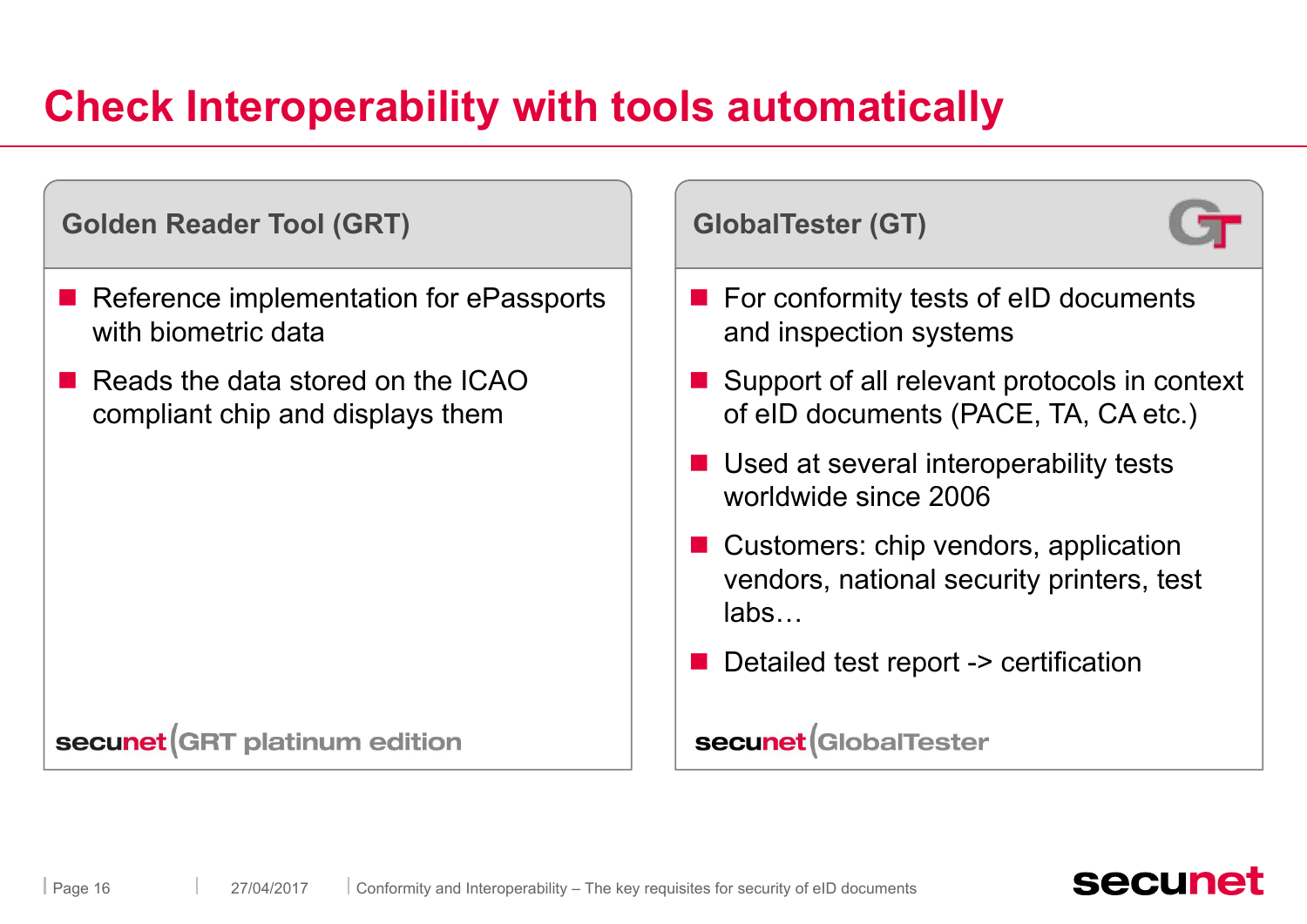- 1. About secunet Security Networks AG
- 2. Timeline of interoperability for eID documents
- 3. Requirements and technical guidelines
- **4.** Interoperability as a result of conformity
- 5. Conclusion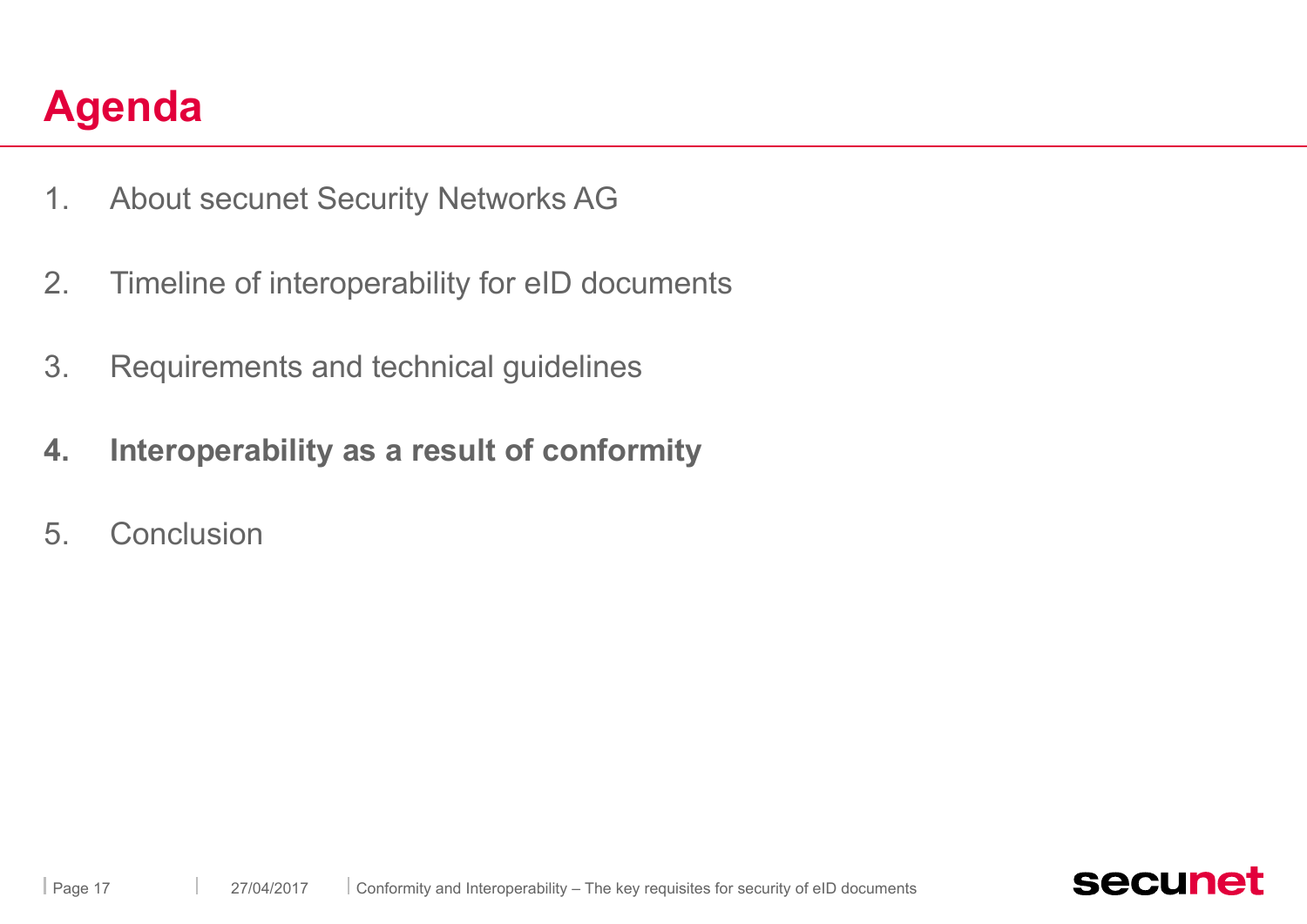### **One Result of Interoperability: Automated Border Control**

#### **eGates:**

- Automated border control increases security:
	- Spend less time for standard tasks  $\rightarrow$
	- More time for analysing critical  $\rightarrow$ ePassports

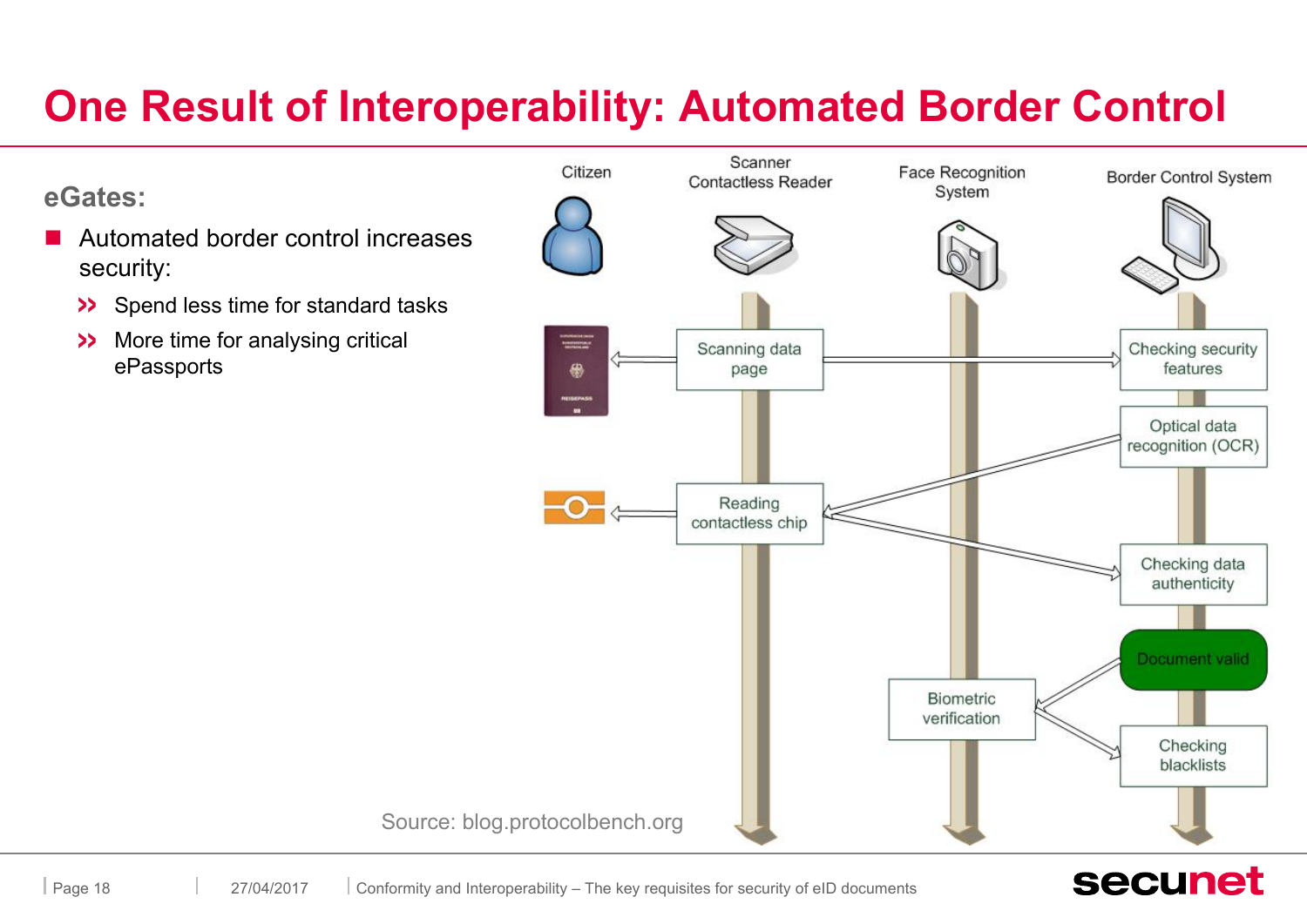### **Example for Automated Border Control: EasyPASS**

| <b>Travellers</b>                  | $2015^*$ | 2016* |
|------------------------------------|----------|-------|
| <b>Overall Entry (Germany)</b>     | 39.9     | 40.9  |
| <b>Overall Exit (Germany)</b>      | 39.4     | 40.4  |
| <b>EasyPass Users</b>              | 9.1      | 12.1  |
| <b>Frankfurt Airport (overall)</b> | 25.5     | 24.9  |
| Part of EasyPASS<br>(Frankfurt)    | 18.0%    | 25.0% |

\* In million users, Source: Federal Police

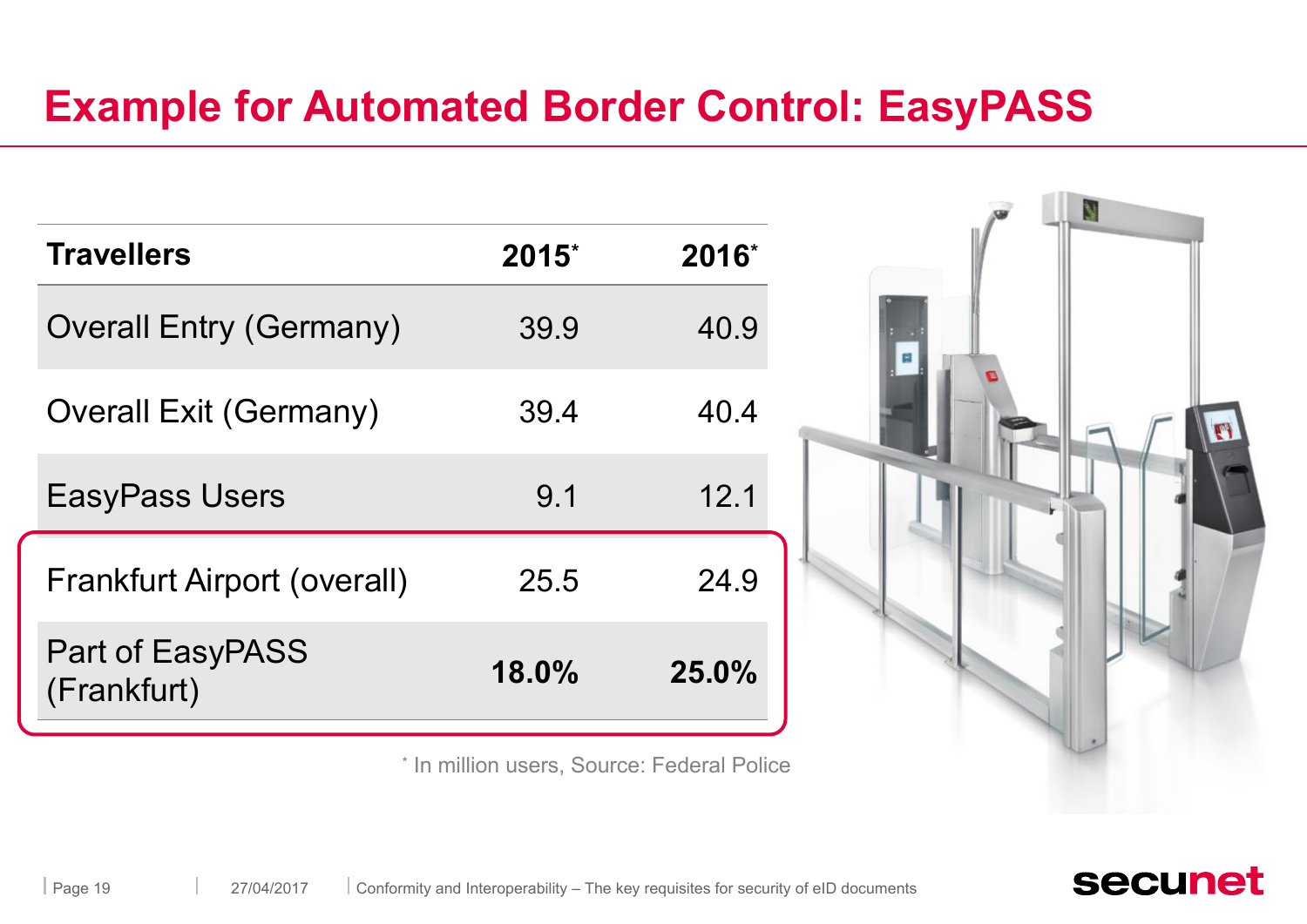- 1. About secunet Security Networks AG
- 2. Timeline of interoperability for eID documents
- 3. Requirements and technical guidelines
- 4. Interoperability as a result of conformity
- **5. Conclusion**

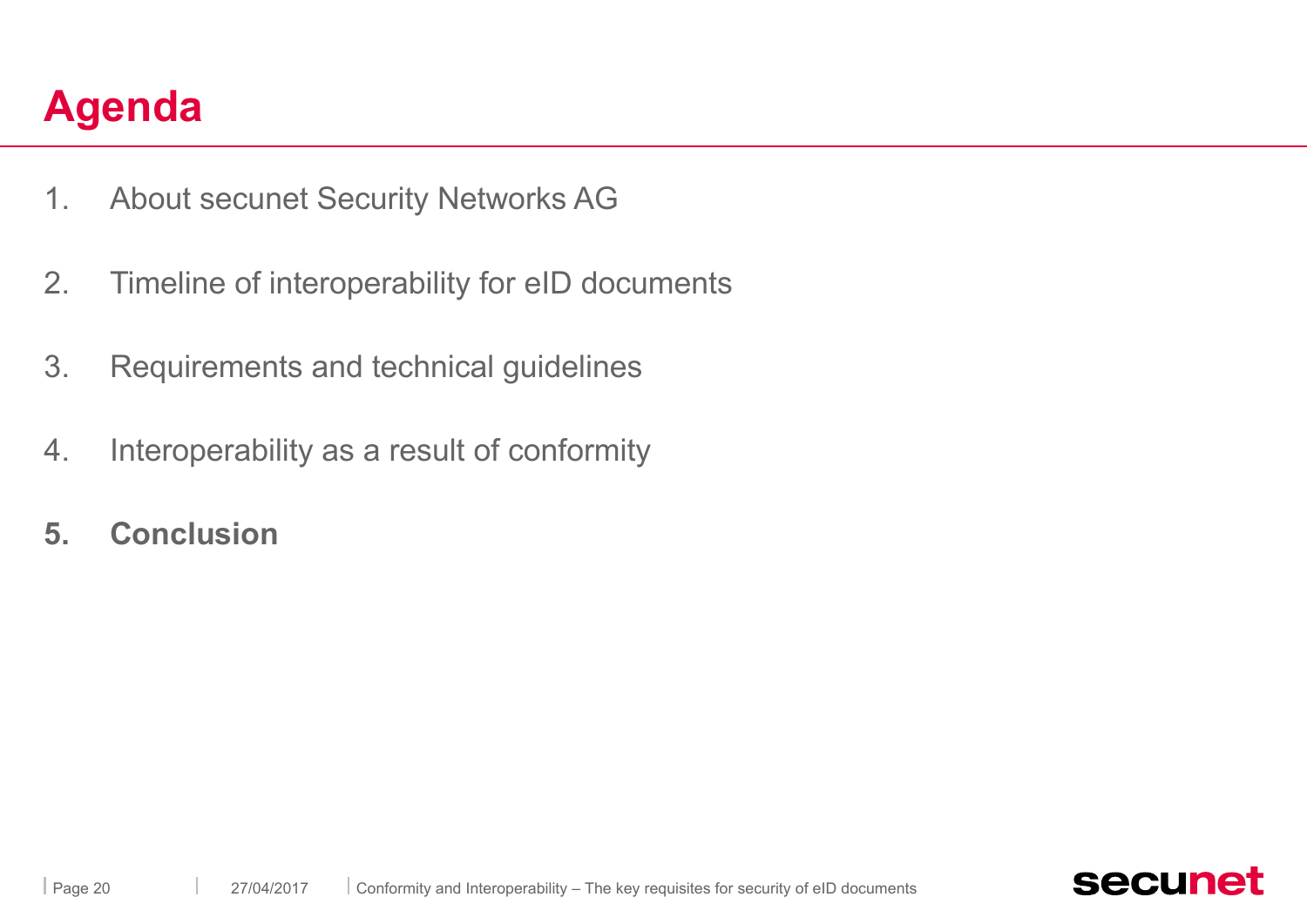## **Conclusion**

- Interoperability of eID documents is
	- >> the result of conformity testing
	- >> easily and automatically testable by using internationally established tools
	- >> key functionality for world-wide travelling
	- >> the key element for automatic border control